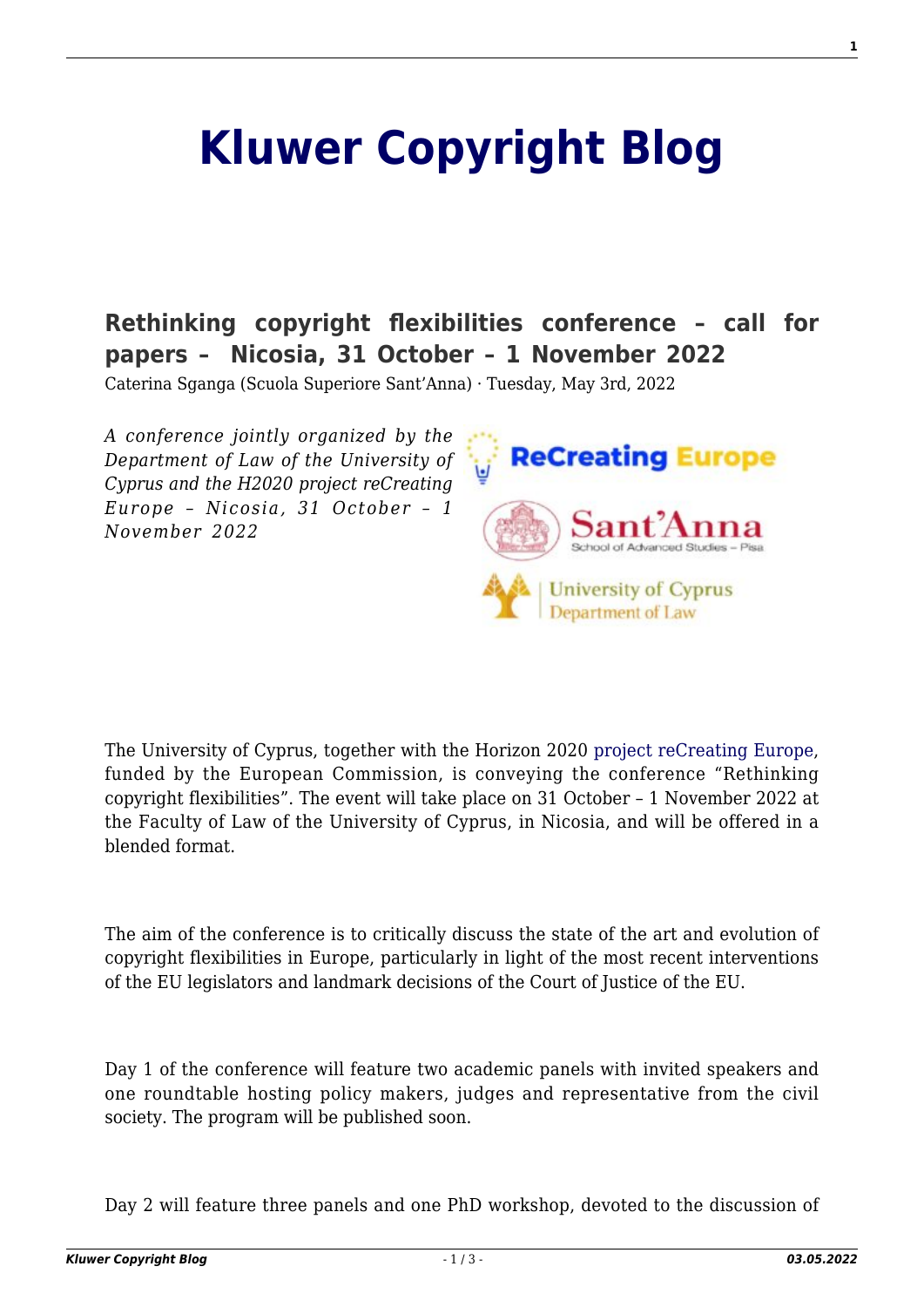work-in-progress papers or recently published articles. We welcome contributions that address the following topics in an EU and comparative perspective:

- copyright exceptions and limitations
- copyright internal limits
- copyright and the public domain
- copyright and fundamental/human rights
- extended and mandatory collective licensing schemes
- exhaustion, digital exhaustion and the right to repair
- balancing of copyright law with competition law and consumer law
- copyright flexibilities in platform regulation

Abstracts, **no longer than 300 words** , should be sent to [copyrightflexibilities@gmail.com](mailto:copyrightflexibilities@gmail.com) by **30 June 2022**. The application should indicate whether the contribution has already been published or is a work in progress, and whether the author(s) are available to join the conference in person or online. Preference will be given to applicants willing to make in-person presentations. Successful applicants will be notified by the end of July.

For any inquiry, please contact [copyrightflexibilities@gmail.com](mailto:copyrightflexibilities@gmail.com)

## **Scientific Committee:**

Eleni-Tatiana Synodinou, University of Cyprus

Caterina Sganga, Scuola Superiore Sant'Anna and reCreating Europe

*With the contribution of Koushos Korfiotis Papacharalambous LLC.*

*This project has received funding from the European Union's Horizon 2020 research and innovation programme under grant agreement No 870626.*